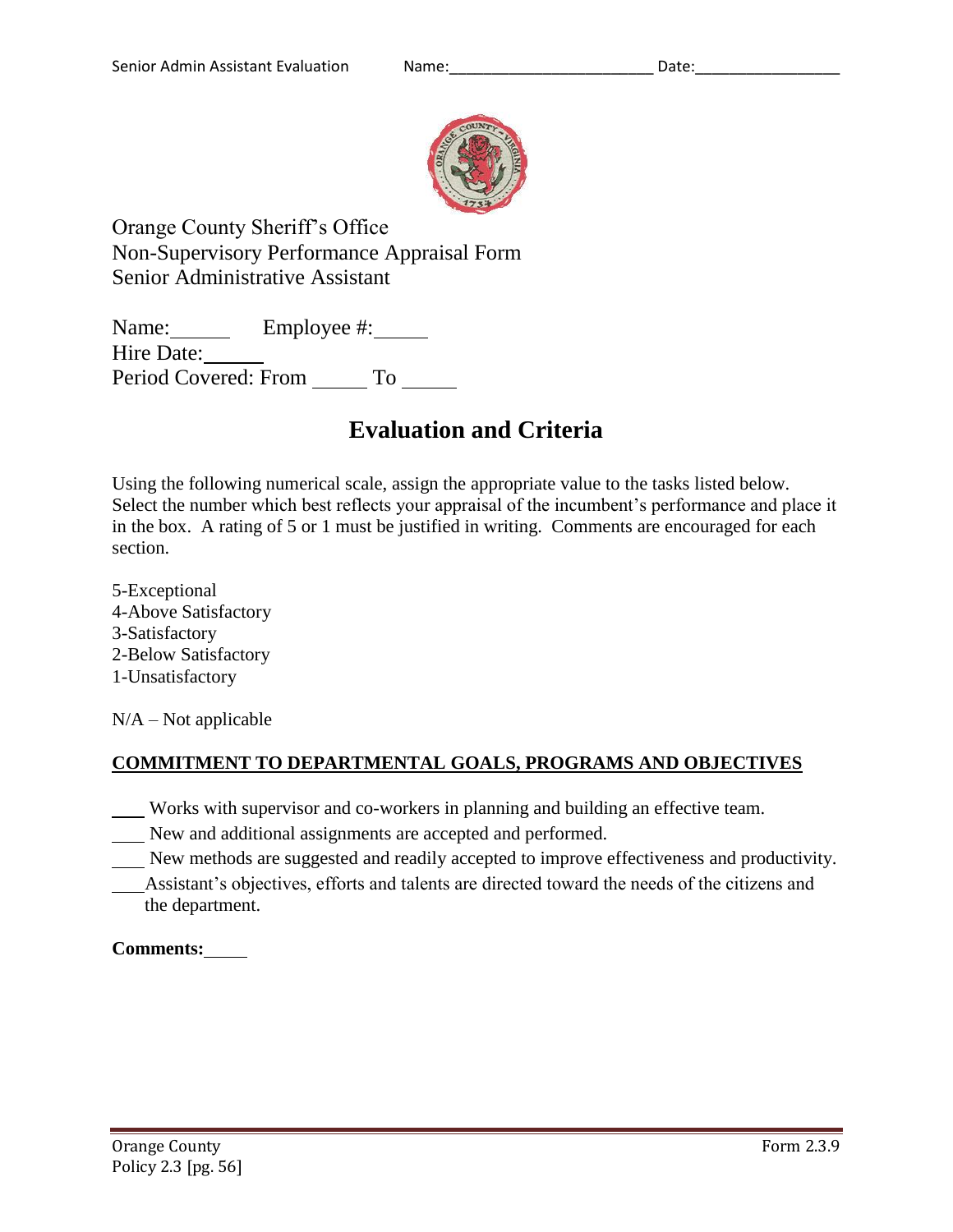## **BUDGET RESPONSIBILITIES**

- Assists in preparations and processing upcoming budget year.
- Predict and encumber future expenditures.
- Maintains and reconciles departmental accounts accurately.
- Requests for payments are prepared and processed in a timely manner.
- Proper depository of fund procedures are followed.
- Work does not have to be closely supervised.

#### **Comments:**

## **HUMAN RESOURCES/EMPLOYMENT/PAYROLL**

- Utilizes sources for advertisements and distribution of information for candidates in the hiring process.
- Coordinates processing for employment in a timely manner.
- Works with supervisor to establish and maintain personnel records according to Sheriff's Office and County policies.
- Follow the guidelines within the State Compensation Board and County Policies regarding the duties and responsibilities for certification on employee salaries.
- Ensure all salary and premium procedures are up to date and provide the accurate and current financial data for superior's review.

#### **Comments:**

# **PERFORMANCE UNDER STRESSFUL, UNUSUAL OR EMERGENCY CONDITIONS**

- When under unusual circumstances, no serious deviations from expected performance are demonstrated.
- Composure is maintained under stress.
- Handles difficult situations in a very confident and professional manner.
- Judgment results from sound evaluation of all factors involved.

#### **Comments:**

#### **EXTERNAL PUBLIC RELATIONS**

- No verbal abuse of citizens.
- Courtesy is demonstrated at all times to all people.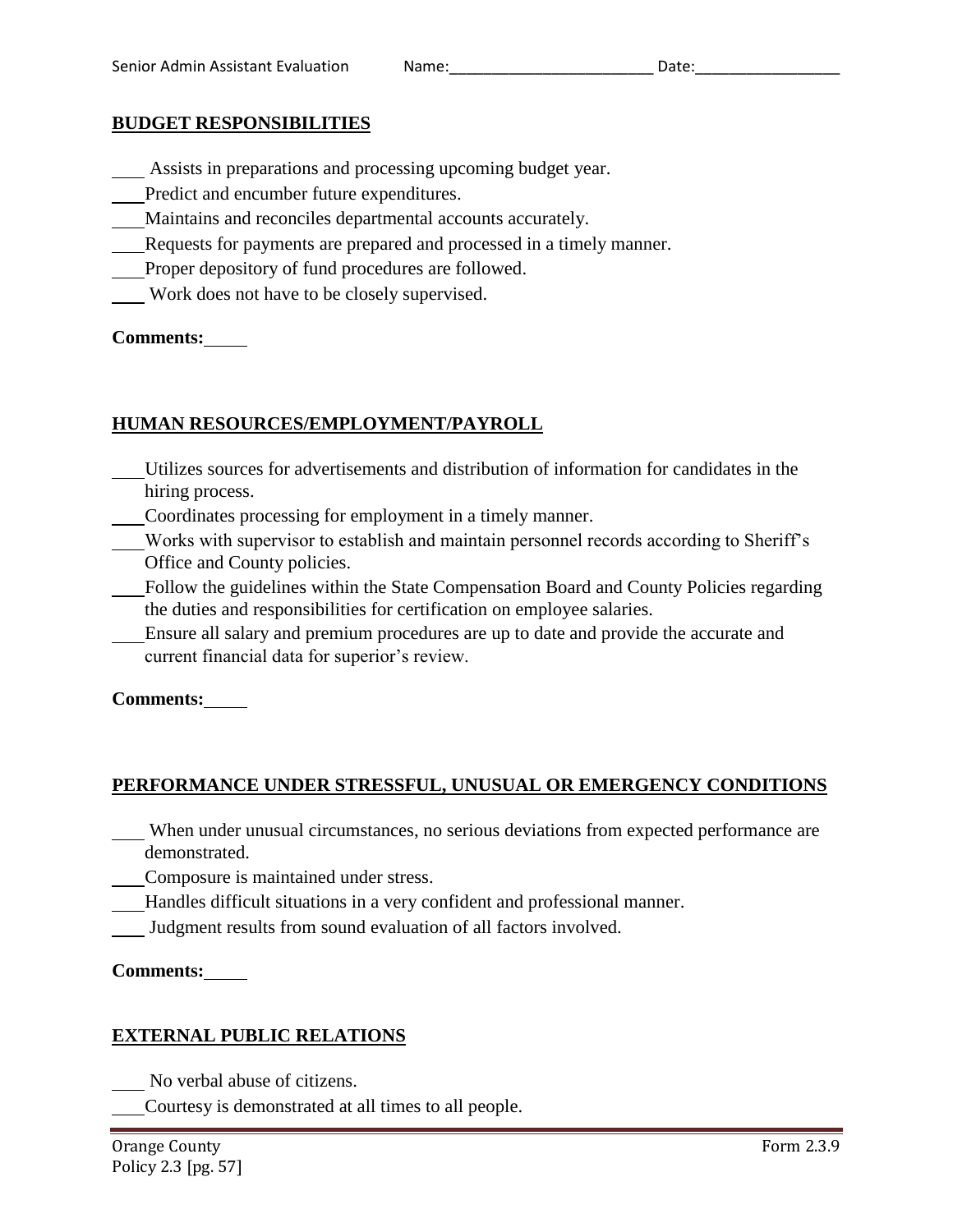Is tactful and displays good self-control when in contact with irate individuals.

In dealing with outside agencies and organizations, problems are quickly resolved and desired results are obtained.

## **Comments:**

# **INTERNAL COMMUNICATION AND COOPERATION**

Completes assignments in harmony with others and is a good team worker.

Problems which occur in work relationships are promptly resolved.

Readily assists others.

#### **Comments:**

# **REPORT PREPARATION, SUBMISSION AND PRESENTATION**

Reports are submitted on time.

- Reports are legible, concise, grammatically and numerically correct and contain all required information.
- Reports and information are rarely returned for correction.
- Reports contain all applicable paperwork to support data.

#### **Comments:**

# **USE, CARE AND MAINTENANCE OF EQUIPMENT**

- Specified operating and safety procedures are followed in the use and maintenance of equipment.
- Equipment is kept clean, taken care of, and always in working condition.
- Work area is kept clean and organized.
- Facilities and equipment are properly maintained plus preventative maintenance programs are established and followed.
- Maintenance records and agreements on facilities and equipment are maintained and kept current.

#### **Comments:**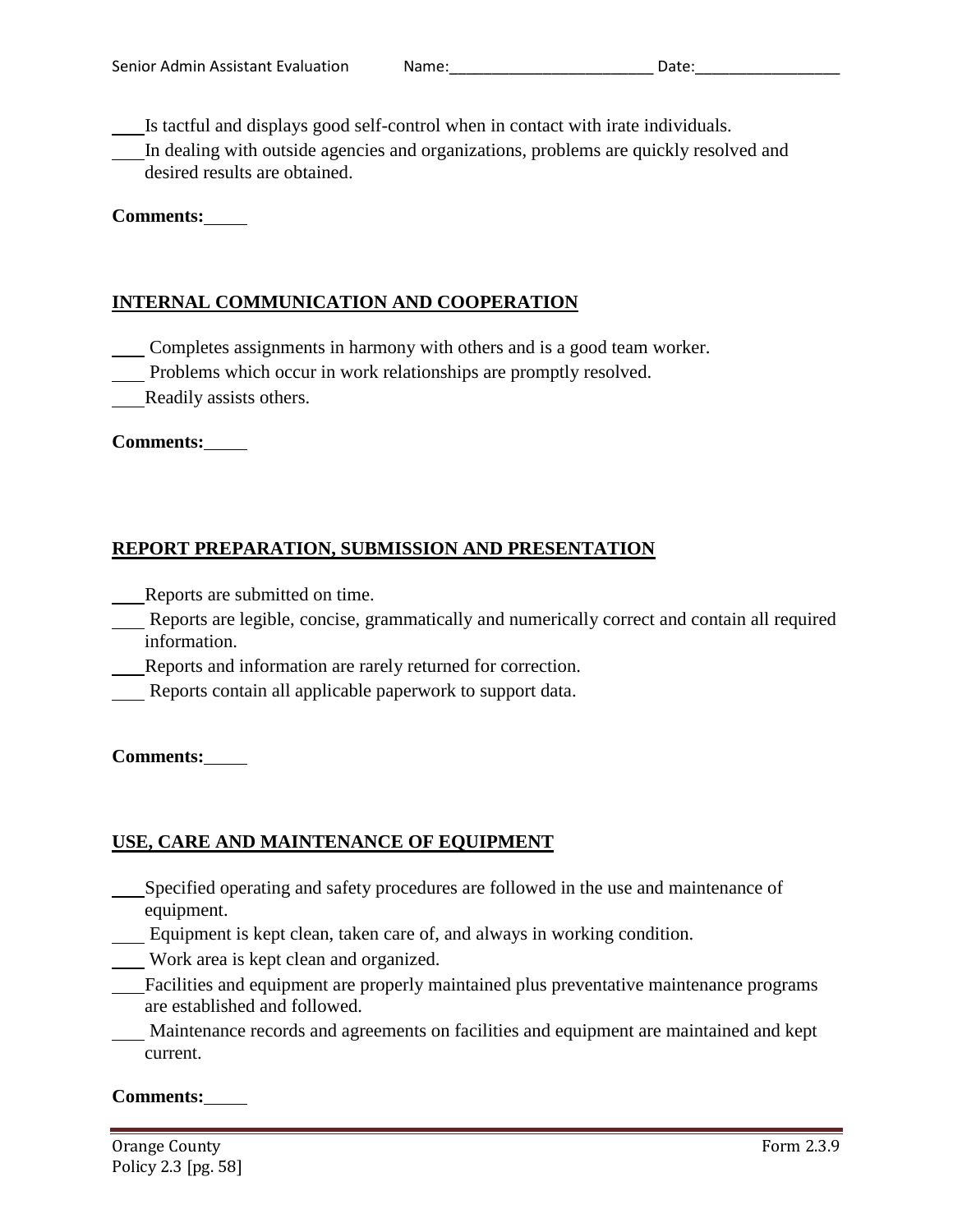# **CONFORMANCE TO DIRECTION AND DIRECTIVES**

- Instructions are followed and assignments completed on schedule.
- Unassigned time is effectively utilized.
- Special attention is directed to supervisor's instructions and needs.
- Work does not have to be closely supervised.
- Organizational ability and ability to multitask.

## **Comments:**

# **COMPLIANCE TO POLICIES, PROCEDURES AND REGULATIONS**

Sheriff's Office policies, general orders, procedures, etc., are followed as prescribed or exceptions are approved by supervisor.

Sick leave is not abused.

Leave time is used only as authorized or specified.

## **Comments:**

# **RISK MANAGEMENT**

- Accidents are quickly reported and in a prompt manner to Human Resources and insurance company.
- Safety hazards are promptly identified, corrected and reported.
- Takes leadership role by following all safety policies and procedures.
- Facilities and equipment are properly maintained plus prevention maintenance programs are established and followed.
- Maintenance records and agreements on facilities and equipment are maintained and kept current.

**Comments:**

**CORE VALUES:** Assign a numeric to each box, then list examples or actions that demonstrate how the employee embodies each core value. Complete all sections.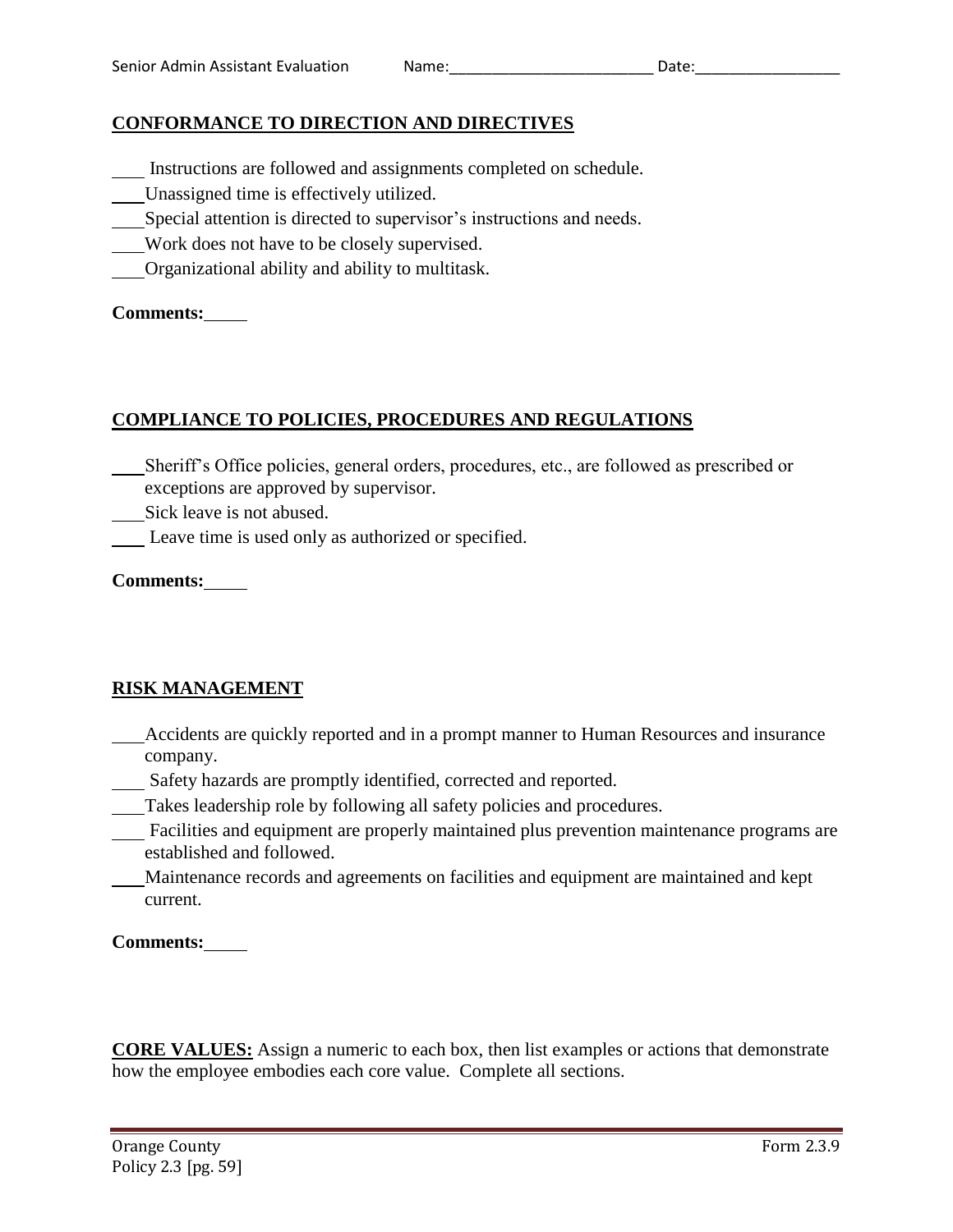Integrity: Employee's actions are guided by ethical and honest conduct.

Leadership: Employee is an example to others.

Service: Employee is responsive and service-oriented to meet customer needs.

**Comments**:

#### **County Policy**

- Is well versed in applicable county policies, knows where to find the most updated policy
- Follows all applicable county policies
- Makes appropriate inquiries as to the meaning or directives included in county policy before acting.
- Completes all county policy required forms and documents in a timely matter.

**Comments:** 

# **CALCULATION OF RATING**

- **A. TOTAL SCORES**
- **B. NUMBER OF CATEGORIES**
- **C. RATING DETERMINATION (A/B)**

# **PERFORMANCE RATING**

4.5-5.00 and no ratings below satisfactory –Exceptional 3.5-4.49 and no ratings below satisfactory – Above Satisfactory 2.5-3.49 and no unsatisfactory ratings – Satisfactory 1.5-2.49 – Below Satisfactory  $0.0 - 1.49 -$  Unsatisfactory

# **Development and growth potential:**

Include comments on employee's major strengths, accomplishments made during this review period and development achieved since the last performance evaluation.